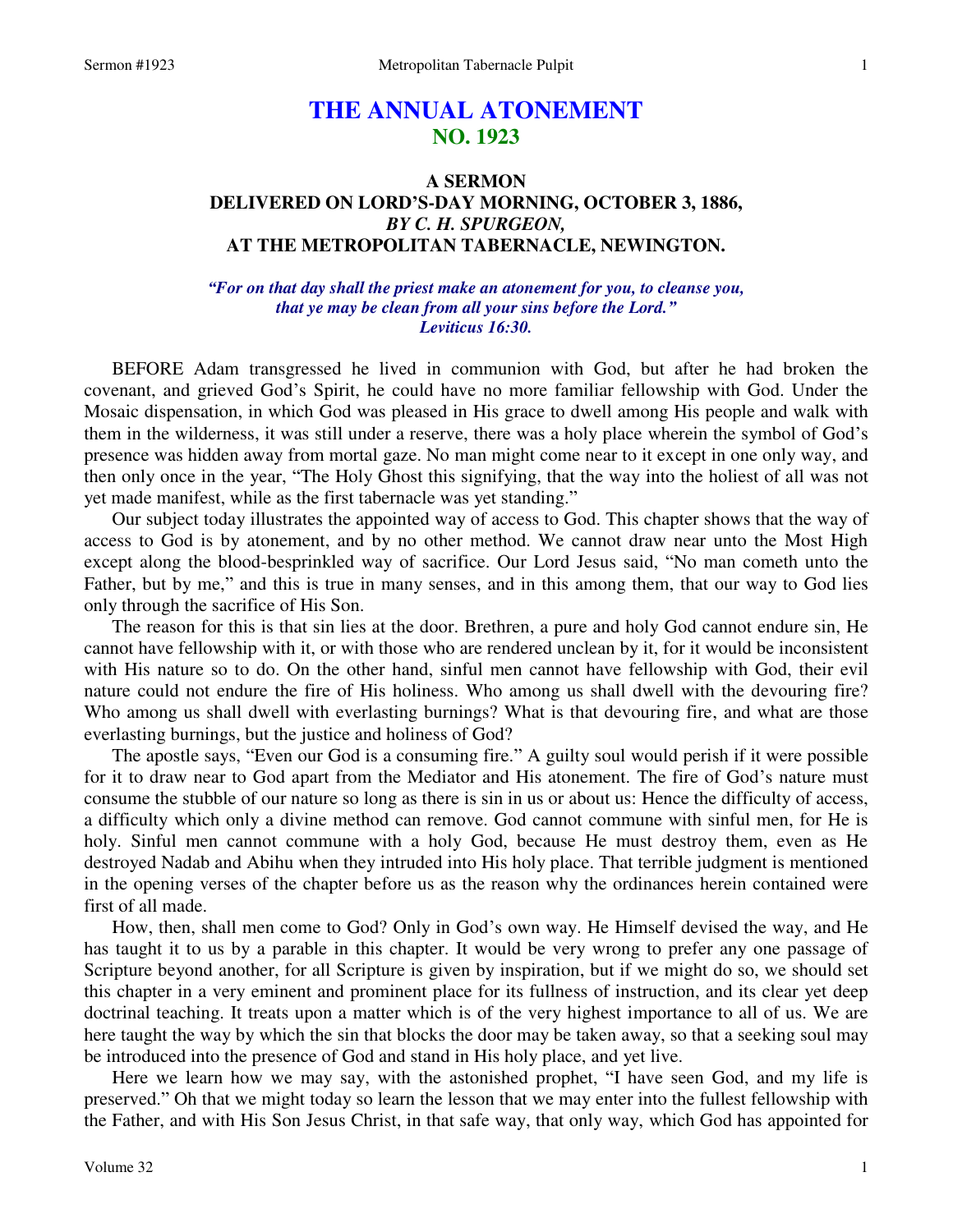us. Oh for the power and guidance of the Holy Spirit, that we may know and use "the new and living way"!

 Before I proceed to enlarge upon this chapter, I want to notice that, of course, this was only a type. This great day of atonement did not see an actual atonement made, nor sin really put away, but it was the figure of heavenly things—the shadow of good things to come. The substance is of Christ. If this day of atonement had been real and satisfactory, as touching God and the conscience of men, there would never have been another, for the worshippers once purged would have had no more conscience of sin. If they had lived fifty or a hundred years, they would never have needed another day of Atonement, but because this was, in its nature, imperfect and shadowy, being only typical, therefore every year, on the seventh month, on the tenth day of the month, a fast was proclaimed, sin was confessed, victims were slain, and atonement was again presented.

 In the Jewish year, as often as it came round, on one special day they were commanded to afflict their souls, even though it was a Sabbath of rest. In very deed a remembrance of sin was made every year, a painful remembrance for them, although sweetened by a new exhibition of the plan by which sin is cleansed. The Lord said, "This shall be an everlasting statute unto you," it lasted as long as the Mosaic economy in the letter, and its spirit and substance last on forever. They had that day to remember that their sin was not put away once for all and forever, by all their types and ceremonies, and therefore they had again to humble themselves and come before God with sacrifices which could never truly put away sin.

 This Israel had to do constantly until Jesus, the true High Priest appeared, and now they have no sacrificing priest, nor altar, nor holy of holies. By Jesus Christ's one offering of Himself, sin was put away, once for all, effectually and finally, so that believers are really clean before God. Now if I should seem to run the type into the substance you will just dissever them in your own minds. It is not easy so to speak as to keep shadow and substance quite clear of each other. We are apt to say, "This is so and so," when we mean, "this represents so and so," and we have our Lord's example for so doing, for He said, "This is my body and my blood," when He meant that the bread and wine represented His body and blood.

We are not speaking to fools, nor to those who will wrench the letter from its obvious spiritual sense. I shall trust to your intelligence and the guidance of the Holy Spirit that you will in this discourse discern between the symbol and the substance. May the divine Spirit help me and help you to a right understanding of this sacred type!

**I.** Now, then, let us come to the text, and note, first, WHAT WAS DONE ON that particular day.

 The text tells us what was done symbolically—"On that day shall the priest make an atonement for you, to cleanse you, that you may be clean from all your sins before the Lord."

*The persons themselves were cleansed*. If any of them had become unclean so as to be denied communion with God and His people, they were made clean, so that they might go up to the tabernacle, and mingle with the congregation. All the host were that morning regarded as unclean, and all had to bow their heads in penitent sorrow because of their uncleanness. After the sacrifice and the sending away of the scapegoat the whole congregation was clean and in a condition to rejoice. If it happened to be the year of jubilee, the joyful trumpets rang out as soon as the atonement was complete.

 Every year, within four days after the day of atonement, the people were so clean that they kept the joyful Feast of Tabernacles. Jewish Rabbis were wont to say that no man had ever seen sorrow who had not seen the day of atonement, and that no man had ever seen gladness who had not witnessed the hilarity and delight of the people during the Feast of Tabernacles.

 The people themselves were made to be a clean people, and I lay great stress on this, because unless you yourself are purged, everything that you do is defiled in the sight of God. When a man was unclean, if he went into a tent and sat upon anything it was unclean, if a friend touched his garments he was rendered unclean. The man himself needed first to be delivered from impurity, and it is precisely the same in your case and mine. I have need to cry, "Purge *me* with hyssop, and *I* shall be clean; wash *me,*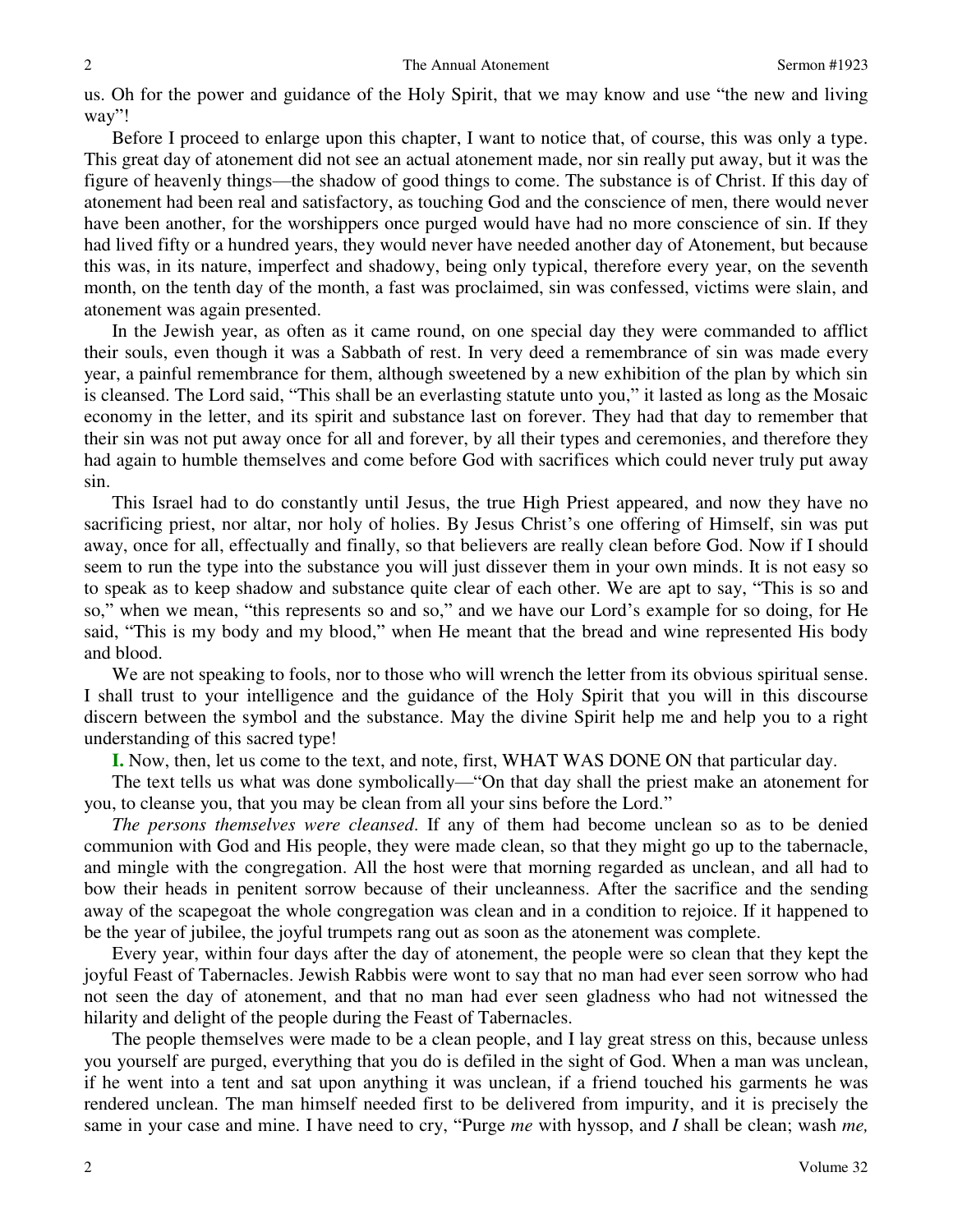#### Sermon #1923 **Sermon #1923** The Annual Atonement 3

and *I* shall be whiter than snow." Your very person by nature is defiled, and obnoxious to the justice of God. In body, soul, and spirit you are by nature altogether as an unclean thing, and all your righteousnesses are as filthy rags, you yourself need to be washed and renewed. It is a far simpler thing to remove outward stains than it is to purge the very substance and nature of man, yet this is what was done on the day of atonement typically, and this is what our redeeming Lord actually does for us.

 We are outlaws, and His atonement purges us of outlawry, and makes us citizens, we are lepers, and by His stripes we are so healed as to be received among the clean. By nature we are only fit to be flung into those fires which burn up corrupt and offensive things, but His sacrifice makes us so precious in the sight of the Lord that all the forces of heaven stand sentinel about us. Once black as night, we are so purged that we shall walk with Him in white, for we are worthy.

 Their persons being made clean, *they were also purged of all the sins confessed*. I called attention, in the reading of the chapter, to its many "alls." I think there are seven or eight of them. The work which was done on that day was comprehensive, a clean sweep was made of sin. I begin with that which was confessed, for it was that for which cleansing would be most desired. It is said that "Aaron shall lay both his hands upon the head of the live goat, and confess over him *all* the iniquities of the children of Israel." All sin that was confessed over the scapegoat was carried away into a land not inhabited.

 Sin that is confessed is evidently real sin, and not a mere dream of a morbid conscience. There is a certain mythical cloud of sin which people talk about, and affect to deplore, and yet they have no sense of the solid weight and heinousness of their actual iniquity. Certain grievous sins are comparable to cauldrons of foaming filth, no man will willingly own to them, however clearly they may be his, but when he does own to them before God, let him recollect that it is this real sin, this foul and essentially abominable transgression, which is put away by the atonement of Christ.

 Sin confessed with tears, sin which causes the very heart to bleed—killing sin, damning sin—this is the kind of sin for which Jesus died. Sham sinners may be content with a sham Savior, but our Lord Jesus is the real Savior, who did really die, and died for real sin. Oh, how this ought to comfort you, you that are sadly bearing the pressing burden of an execrable life, you, too, who are crushed into the mire of despondency beneath the load of your guilt!

 Brethren, sin which you are bound to own to as most assuredly committed is the sort of pollution from which Jesus cleanses all believers. Sin which you dare not confess to man, but acknowledge only as you lay your hand upon the divine sacrifice—such sin the Lord removes from you.

 The passage is very particular to mention "all sins." "The goat shall bear upon him *all* their iniquities." This includes every form of sin, of thought, of word, of deed, of pride, of falsehood, of lust, of malice, of blasphemy. This comprehends crimes against man, and offenses against God, of peculiar blackness, and it does not exclude sins of inadvertence, or carelessness, or of omission. Transgressions of the body, the intellect; the affections are all blotted out. The outrageous scandals which I dare not mention are yet pardonable, yea, such have been pardoned. There is not the like degree of virus in all sins, but whether or no, the atonement is for all transgressions.

 The Lord Jesus Christ did not pour out His heart's blood to remove one set of stains and leave the rest, but every spot and trace of sin He takes away from the soul that puts its trust in Him. "Wash me," said David, "and I shall be whiter than snow." He looked for the extreme of cleanness, and such the Savior brings to the soul for whom He has made effectual atonement. I desire to be so plain and broad that the chief of sinners may gather hope from my words. I speak in very simple language, but the theme is full of sublimity, especially to you that feel your need of it. The atonement removed *all* sin. I must give you the exact expression. He says, *"All* the iniquities of the children of Israel, and *all* their transgressions in *all* their sins."

 It seems that the divine atonement *puts away the sin of sin*—the essence and heart of sin. Sin has its core, its kernel, its mortal spot. Within a fruit there is a central stone, or pip, this may serve as the likeness of sin. Within each iniquity there seems to lie a something more essentially evil than the act itself, this is the kernel of intent, the core of obstinacy, the inner hate of the mind. Whatever may be the

Volume  $32 \hspace{2.5cm} 3$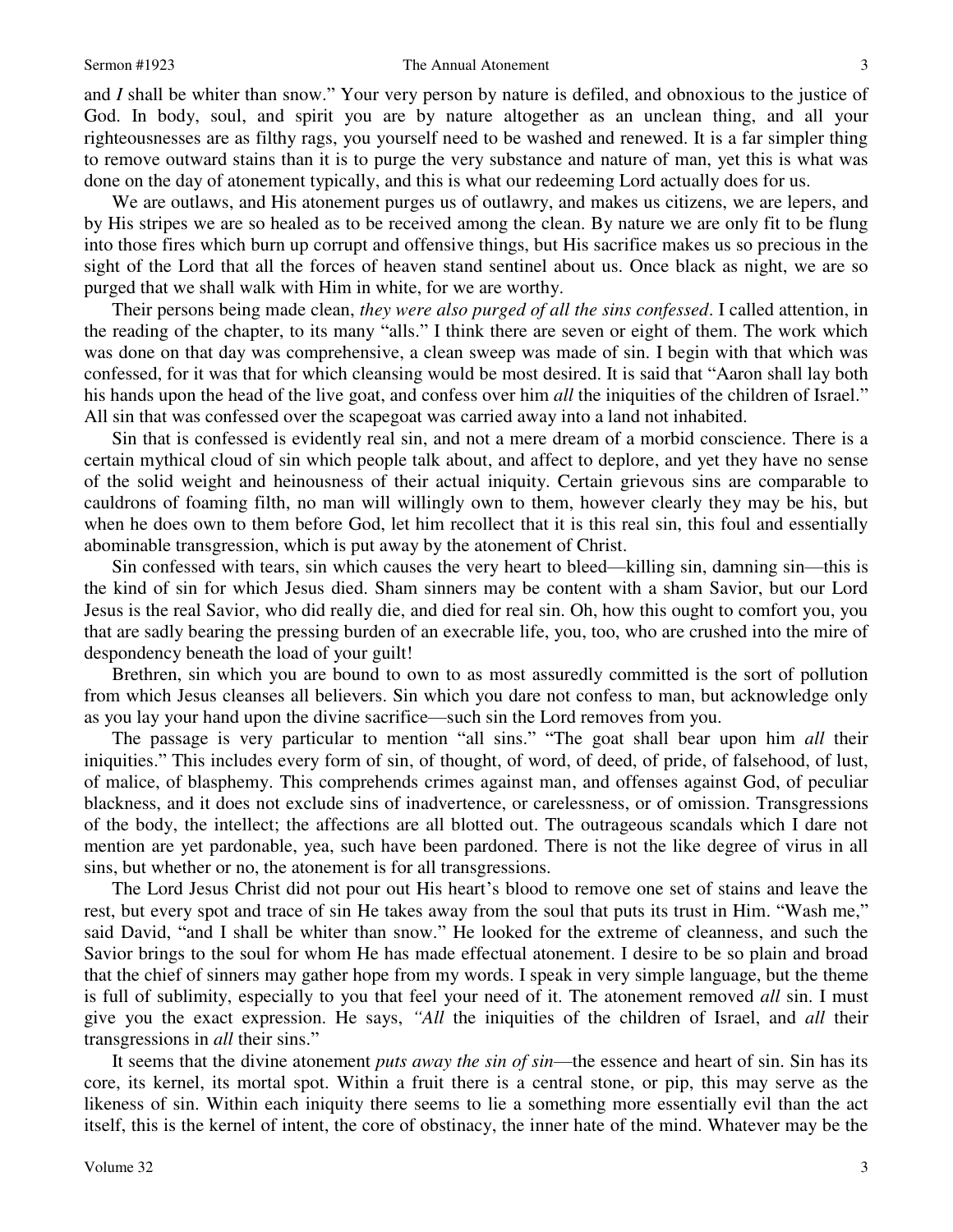sin of the soul, or the soul of the sin, atonement has been made for it all. Most sins are a conglomerate of sins. A sin may be compared to a honeycomb, there are as many sins within one sin as there are cells within a piece of comb. Sin is a swarming, hiving, teeming thing. You can never estimate its full vileness, nor perceive all its evil bearings. All sorts of sins may hide away in one sin. It would puzzle all the theologians in the world to tell what sin was absent from Adam's first offense. I could take any point you choose, and show that Adam sinned in that direction. All sin was within that first sin.

 Sin is a multitudinous evil, an aggregate of all manner of filthiness, a chain with a thousand deadly links. A sinner is like a man possessed with a devil who cries, "My name is Legion: for we are many," it is one in evil, and yet countless in forms. The atonement is more than equal to sin, it takes away all our transgressions in all our sins. It is the fullest purgation that could be imagined. The Lord Jesus has not left upon those for whom He has made atonement a single spot, or wrinkle, or any such thing, so far as their justification is concerned. He has not left an iniquity for which they can be condemned before the bar of judgement. "Ye are clean every whit" is His sure verdict, and none can contradict it.

 It appears from this chapter too, that another thing was done. Not only were all the sins that they had committed put away, but also *all their holy things were purged*. There stood the altar upon which only holy things were offered, but because imperfect men ministered there it needed to be sprinkled with blood before it could be clean. There was the holy place of the tabernacle, which was dedicated solely to God's service, wherein the holiest rites of God's ordaining were celebrated, but because the priests that served there were fallible, and unholy thoughts might cross their minds even when they handled the holy vessels, therefore the blood was sprinkled seven times within the holy place.

 Inside, within the veil, the sanctuary was called the "holy of holies." Yes, but standing, as it did at first, in the midst of the camp of an erring people, and afterwards near to it, it needed to be purged. It is written, "The priest shall make an atonement for the holy place, because of the uncleanness of the children of Israel." Even the mercy seat, and the ground whereon it rested, was sprinkled with the blood of the sacrifice seven times.

 O brothers and sisters, I do feel so glad that our Lord has atoned for the sins of our holy things. I rejoice that Jesus forgives the sins of my sermons. I have preached my very soul out among you with purity of motive, seeking to win men for Christ, but I dare not hope to have them accepted in and of themselves, for I perceive that they are defiled with sin. I feel so glad that Jesus has purified our prayers. Many saints spend much time in hearty, earnest cries to God, but even on your knees you sin, and herein is our comfort, that the precious blood has made atonement for the shortcomings of our supplications.

 Sometimes when we get together, beloved, we sing to the praise of our Lord with heart and will. I have felt in this place as if you and I and all of us were so many burning coals, all blazing within a censer, and thus letting loose the odors of the sweet incense of our Lord's praise. How often has a pillar of fragrant smoke risen from this house to heaven! Yes, but even then there was sin in our praises, and iniquity in our doxologies. We need pardon for our psalms, and cleansing for our hymns. Blessed be God, atonement is made for all our faults, excesses, and shortcomings. Jesus puts away, not only our unholy things, but the sins of our holy things also.

 Once more, on that day *all the people were cleansed*. All the congregation of the house of Israel were typically cleansed from all sin by the day of atonement, not the priests only, but all the people; not the princes only, but the poorest servants in the camp. The aged woman and the little child, the grey beard and the youth, were alike purified. Men of business inclined to covetousness, they were cleansed, and young men and maidens in their gaiety, too apt to descend into wantonness—they were all made clean that day.

 This gives great comfort to those of us who love the souls of the multitude. All who believe are justified from all things. It is written, "The blood of Jesus Christ his Son cleanseth us from all sin." I have often heard the text quoted with the "us" left out, permit me to put it in at this moment—"cleanseth *us* from all sin." Now put yourself into the "us." Dare to believe that grace admits you there. By an act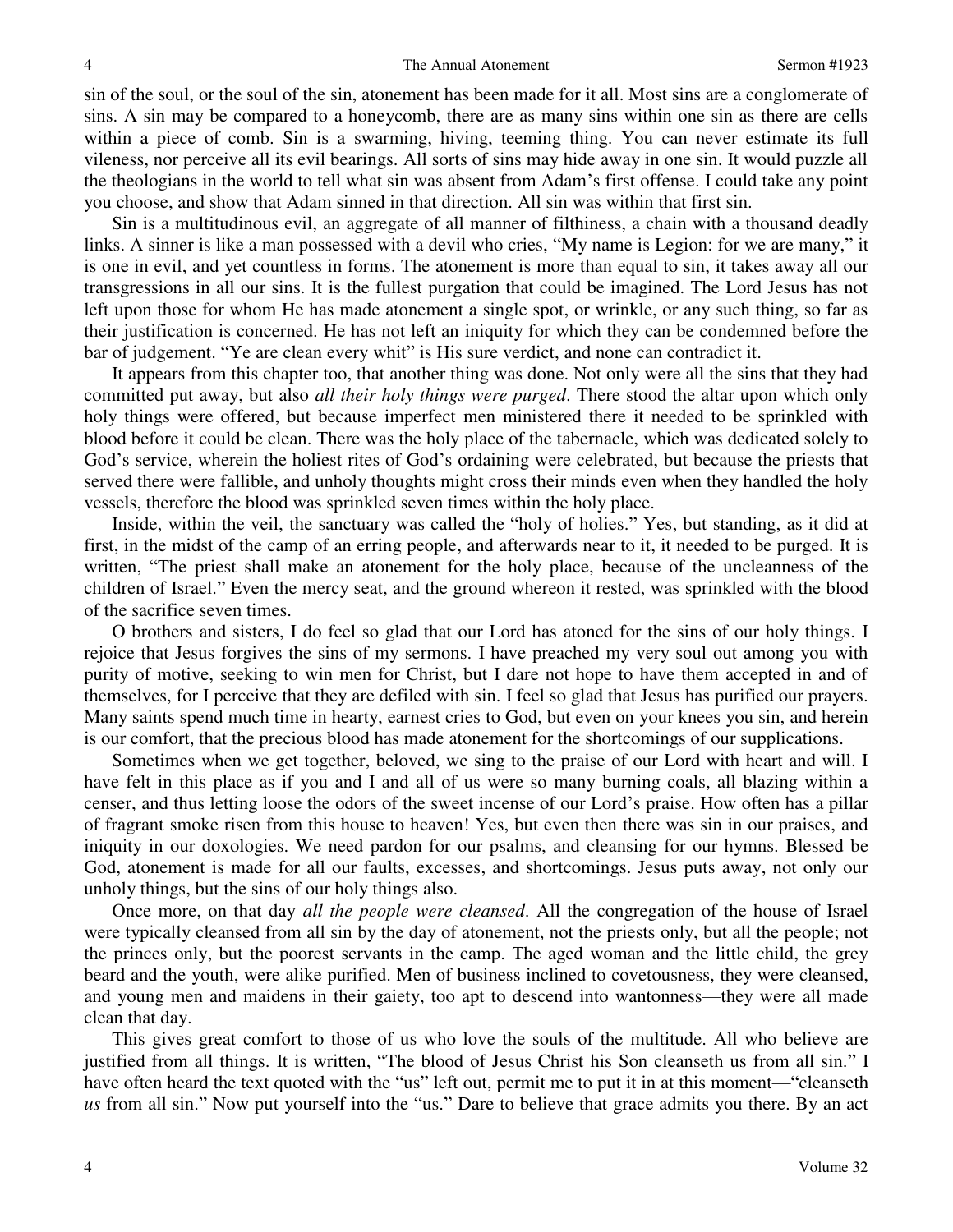of faith let all of us all round the galleries and in this great area say, "The blood of Jesus Christ his Son cleanseth US."

 If you pull "us" to pieces it is made up of a great many *"me's."* A thousand thousand times *"me"* will all pack away into a single "*us*." Let each one say—"The blood of Jesus Christ his Son cleanseth *me,* and cleanseth *me* from *all* sin." Be glad and rejoice forever because of this gracious truth. This was done on the day of atonement in the symbol, and it has been really done by the Lord Jesus through His atoning sacrifice.

**II.** Now we notice, in the second place, HOW IT WAS DONE.

We have seen what was done, and this is most cheering, but now we will see how it was done. I shall have to be brief in this description. The atonement was made first of all *by sacrifice*. I see a bullock for a sin offering, a ram for a burnt offering, and again a goat for a sin offering. Many victims were offered that day, and thus the people were reminded of the instrumental cause of atonement, namely, the blood of sacrifice. We know that the blood of bulls and of goats could never take away sin, but very distinctly do these point to the sufferings of our dear Redeemer. The woes He bore are the expiation for our guilt. "He was wounded for our transgressions, he was bruised for our iniquities: the chastisement of our peace was upon him; and with his stripes we are healed."

 If you want to know by what means sin is put away, think of Messiah's life of grief and shame and arduous service, think of His agony and bloody sweat in the garden, think of the betrayal and denial, the scourging and the spitting. Think of the false accusations and the reproaches and the jeers, think of the cross, the nailed hands and feet, the bruised soul, and the broken spirit. Fierce were the fires which consumed our sacrifice. "My God, my God, why hast thou forsaken me?" is the quintessence of agony, and this came from the heart which was crushed for our sins.

 Atonement was made for your sins and mine by the shedding of blood—that is to say, by our Lord's suffering, and especially by His laying down His life on our behalf. Jesus died, by that death He purged our sins. He who only has immortality gave up the ghost, in the cold embrace of death the Lord of glory slept. They wrapped Him in spices and linen cloths and laid Him in the tomb of Joseph of Arimathaea. In that death lay the essential deed by which sin dies and grace reigns through righteousness unto eternal life.

 Notice, next, that the atonement was made not only by the blood of sacrifice, but *by the presentation of the blood within the veil*. With the smoke of incense and a bowl filled with blood Aaron passed into the most holy place. Let us never forget that our Lord has gone into the heavenly places with better sacrifices than Aaron could present. His merits are the sweet incense which burns before the throne of the heavenly grace. His death supplies that blood of sprinkling which we find even in heaven. "For Christ is not entered into the holy places made with hands, which are the figures of the true, but into heaven itself, now to appear in the presence of God for us." "Neither by the blood of goats and calves, but by his own blood he entered in once into the holy place, having obtained eternal redemption for us."

 The presenting of the blood before God effects the atonement. The material of the atonement is in the blood and merits of Jesus, but a main part of the atoning act lies in the presentation of these in the heavenly places by Jesus Christ Himself.

 Furthermore, *atonement was made effectual by its application to the thing or person cleansed*. The atonement was made for the holy place, it was sprinkled seven times with blood. The same was done to the altar, the horns thereof were smeared seven times. So to make the atonement effectual between you and God the blood of Jesus must be sprinkled upon you by a lively faith. Though this does not so plainly appear in the type before us as to the people on this occasion, yet it comes out in other types, the cleansing blood was ever the blood of sprinkling.

 Before the blood of the Paschal lamb could cause the avenger to pass over the house, it must be marked with the crimson sign. This is that scarlet thread in the window which delivers the Lord's Rahabs in the day of destruction. Before any man can receive reconciliation with God the atonement must be applied to his own heart and conscience. Faith is that bunch of hyssop which we dip into the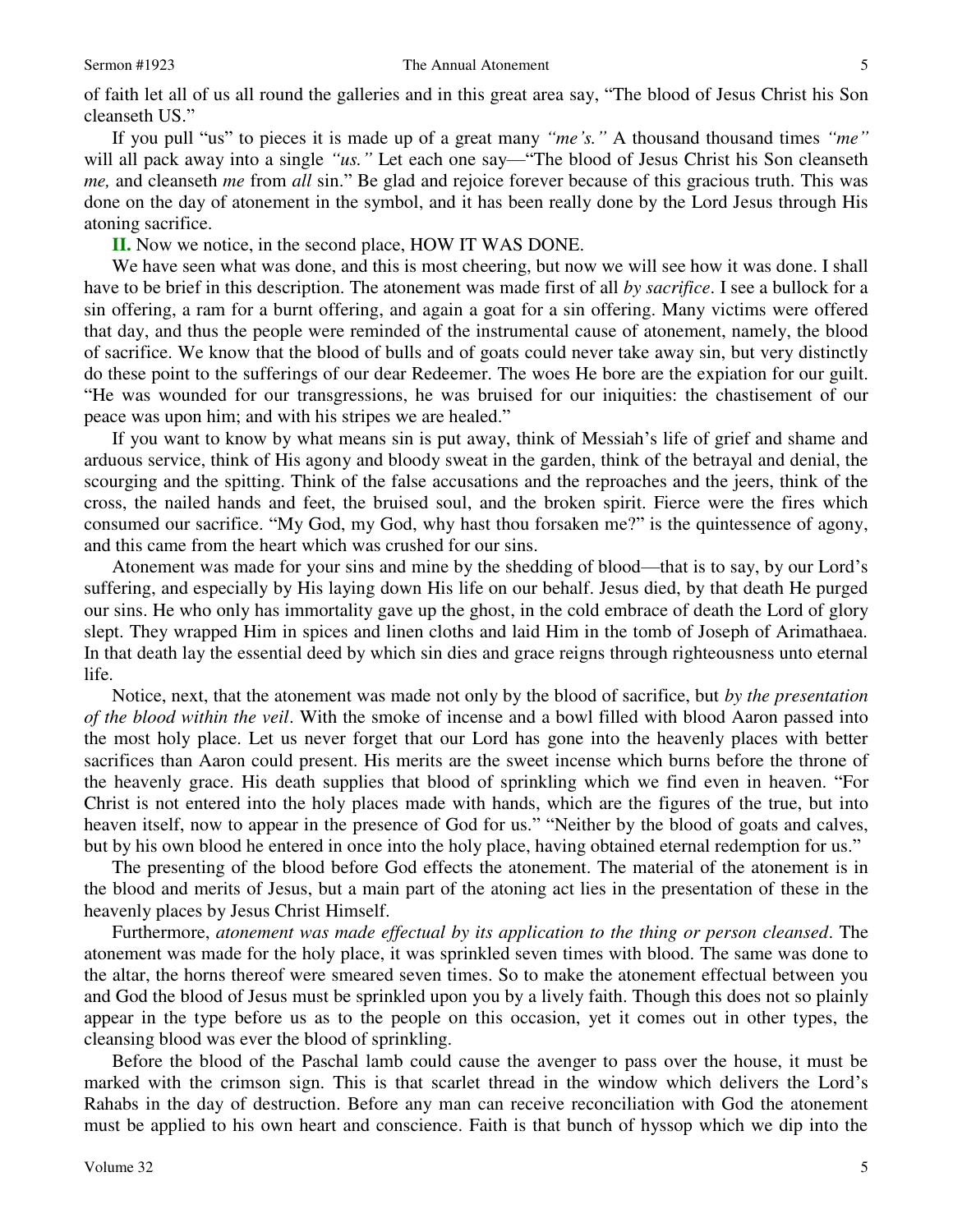blood, and with it sprinkle the lintel and two side posts of the house wherein we dwell, and so we are saved from destruction.

 Further, my dear brethren and sisters, inasmuch as no one type was sufficient, *the Lord set forth the method of the removal of sin, as far as we are concerned, by the scapegoat*. One of two goats was chosen to live. It stood before the Lord, and Aaron confessed all the sins of Israel upon its head. A fit man, selected for the purpose, led this goat away into a land not inhabited. What became of it? Why do you ask the question? It is not to edification. You may have seen the famous picture of the scapegoat, representing it as expiring in misery in a desert place. That is all very pretty, and I do not wonder that imagination should picture the poor devoted scapegoat as a sort of cursed thing, left to perish amid accumulated horrors.

 But please observe that this is all fancy—mere groundless fancy. The Scripture is entirely silent as to anything of the kind, and purposely so. All that the type teaches is this, in symbol the scapegoat has all the sin of the people laid upon it, and when it is led away into the solitary wilderness, it has gone, and the sin with it. We may not follow the scapegoat even in imagination. It is gone where it can never be found, for there is nobody to find it, it is gone into a land not inhabited—into "no man's land" in fact. Stop where the Scripture stops, to go beyond what is written is unwise, if not presumptuous. Sin is carried away into the silent land, the unknown wilderness.

 By nature sin is everywhere, but to believers in the sacrifice of Christ sin is nowhere. The sins of God's people have gone beyond recall. Where to? Do not ask anything about that. If they were sought for they could not be found, they are so gone that they are blotted out. Into oblivion our sins have gone, even as the scapegoat went out of track of mortal man. The death of the scapegoat does not come into the type, in fact, it would mar the type to think of it. Of Melchizedek, we read that he was without father, without mother, without descent, and so on, because these things are not mentioned in Scripture, and the omission is part of the teaching, so in this case, the fate of the scapegoat is not spoken of, and the silence is a part of the instruction. The scapegoat is gone we know not where, and so our sin have vanished quite away, nobody will ever find the scapegoat, and nobody will ever find the believer's sins.

"Where are my sins? Oh where?" Echo answers, "Where?" Gone to the land of nobody, where Satan himself could not find them. Yea, where God Himself cannot find them. He says He has cast our sin behind His back, where He cannot see. What part of the creation must that be which lies behind His back, whereas He is everywhere present, beholding all things both by night and by day? There is no such place as "behind his back," and there is no place for our sins. They have gone into nowhere. "As far as the east is from the west, so far hath he removed our transgressions from us." He has cast them into the depths of the sea—and even that is not so good a figure as the scapegoat, for things that are at the bottom of the sea are still there, but the scapegoat soon passed away altogether, and as far as Israel was concerned, it ceased to be.

 The sins of God's people are absolutely and irrevocably forgiven. Never, never, never can they be laid to our charge, they are extinct, buried, blotted out, forgotten. "Who shall lay anything to the charge of God's elect?"

 Yet, dear friends, the ceremony was not quite finished, for now *everybody who had had a hand in it must necessarily be washed, so that everybody might be clean*. There is Aaron, he takes off his garments, and washes himself scrupulously clean, yea, he does it a second time. Here is the man who took the scapegoat away, and he washes himself. Here is a third person, who carried away the skin and the flesh of the sin offering, and burnt them outside the camp, he also washes himself. Everybody becomes purged, the whole camp is clean right through. So, when Jesus completes His sacrifice, we sing:

## *"Now both the sinner and surety are free."*

No sin remains upon Him on whom the Lord once laid the iniquities of us all. The great atonement is made, and everything is cleansed, from beginning to end. Christ has put it all away forever by the water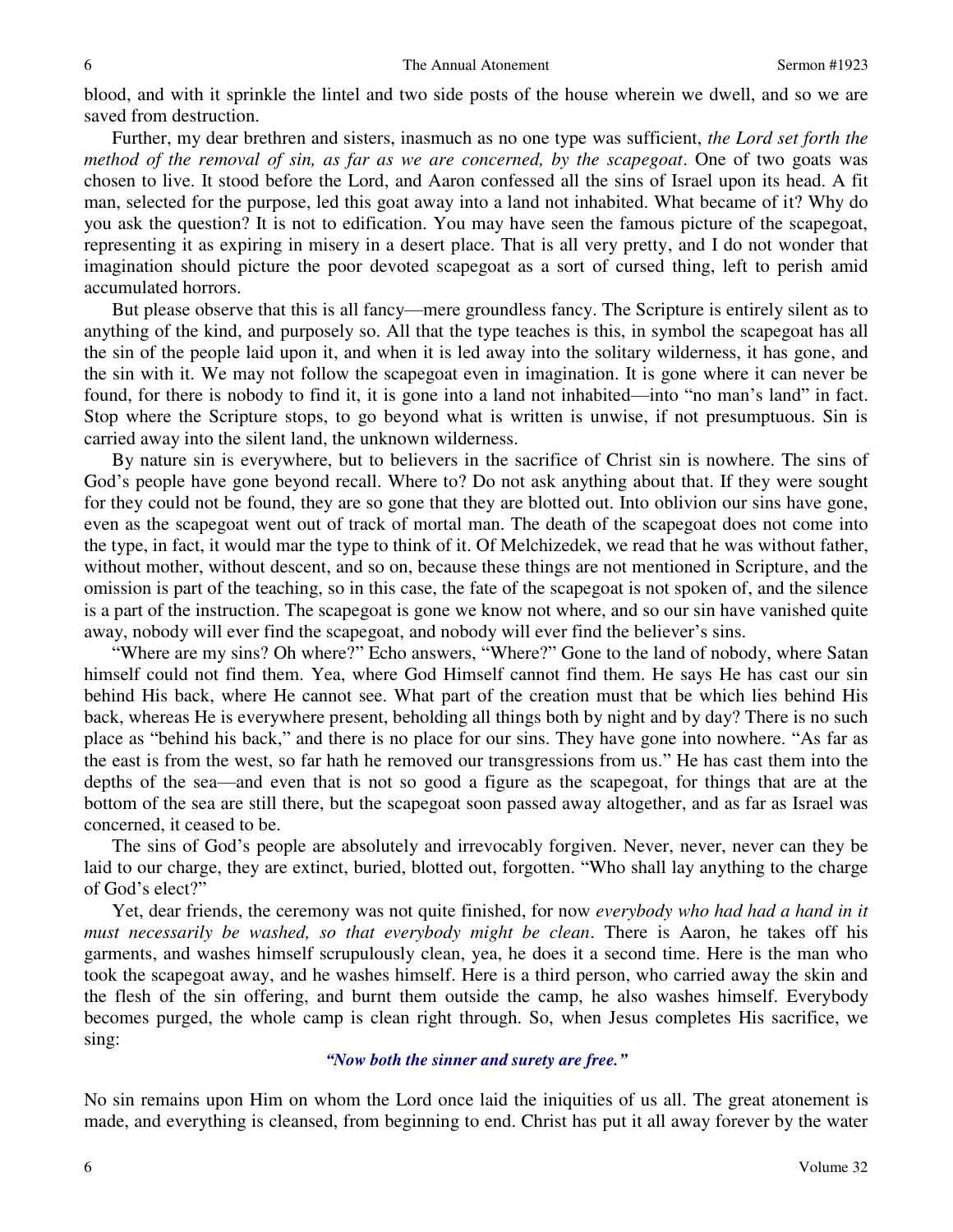#### Sermon #1923 **Sermon #1923** The Annual Atonement 7

and the blood which flowed from His riven side. All is purified, and the Lord looks down on a clean camp, and soon He will have them rejoicing before Him, each man in his tabernacle, feasting to the full. I am so glad, my joy overflows. O Lord, who is a pardoning God like You? Where can such forgiveness be found as You do freely give to sinners through Jesus, Your Son?

**III.** In the third place, I ask your attention, for a brief interval, to this special point—WHO DID IT?

 The answer is, Aaron did it all. Aaron was quite alone in the work of that day. It was heavy, and even exhausting work, but he had no assistant. Aaron performed the work of priest and Levite that day, and no one helped him, for it is written, "There shall be no man in the tabernacle of the congregation when he goeth in to make an atonement in the holy place, until he comes out, and have made an atonement for himself, and for his household, and for all the congregation of Israel."

 The tabernacle seemed lonely that day. Aaron went into its courts and chambers, and saw no sign of man. Of course there were lamps to be lighted, but Aaron had to light them himself, the showbread had to be changed—Aaron had to change it. All the offices of the tabernacle were left to his sole care for the day. When it came to killing the victims, priests and Levites were there on other days, but now the high priest must do it all. He must kill, and receive the blood, and himself sprinkle it. He must kindle the sacrificial fire, and lay the burning coals upon the incense. Both the incense and the basin of blood he must carry into the holy place with his own hands.

 I think I see him looking around in the solitude. He says, "I looked, and there was no man." Of the people there was none with him. In the holy place there stood no priest to minister before the Lord save himself alone. It must have been with trembling that he lifted up the curtain and passed into the secret place of the Most High with the censer smoking in his hand.

 There he stood in that awful presence quite alone with the Eternal, no man was with him when he sprinkled the blood again and again till the seven-fold rite was finished. Three times he goes in and out, and never a soul is there, so much as to smile upon him. The tension of mind and heart which he endured alone that day must have been trying indeed. All that livelong day he must have been conscious of a burden of responsibility and a weight of reverence enough to bow him to the dust, and yet no one was present to cheer him.

 Now fix your eye on the great antitype of Aaron. There was none with our Lord, He trod the winepress alone. He His own self bare our sins in His own body on the tree. He alone went in where the thick darkness covered the throne of God, and none stood by to comfort Him. "All the disciples forsook him, and fled." It would have been a very natural thing, one would think, that Peter should have defended Him, and even died with Him, but no one died with Jesus except thieves, and nobody could suspect that thieves aided Him in His sacrifice, they showed the need of the sacrifice, but they could do no more.

 Worship our Lord as working salvation by His own single arm. Do not tolerate those who would share His work. Do not believe in priests of any church who pretend to offer sacrifice for the quick and the dead. They cannot help you, and you do not need their help. Do not put your own merits, works, prayers, or anything else side by side with your one lone High Priest, who in His white garments of holy service performed the whole work of expiation, and then came forth in His garments of glory and of beauty to gladden the eyes of His chosen. I say no more. Let that truth abide in your hearts—our High Priest alone has made reconciliation.

**IV.** Lastly, WHAT WERE THE PEOPLE TO DO for whom this atonement was made?

 There were two things they had to do that day, only I must add that one of them was doing nothing. For the first thing, they had *to afflict their souls* that day.

 Brethren, does it seem to you a strange thing that on a day of rest they were to afflict their souls? Think of it a little, and you will see that there was cause for it. We most rightly sing—

> *"Here let our hearts begin to melt, While we His death record,*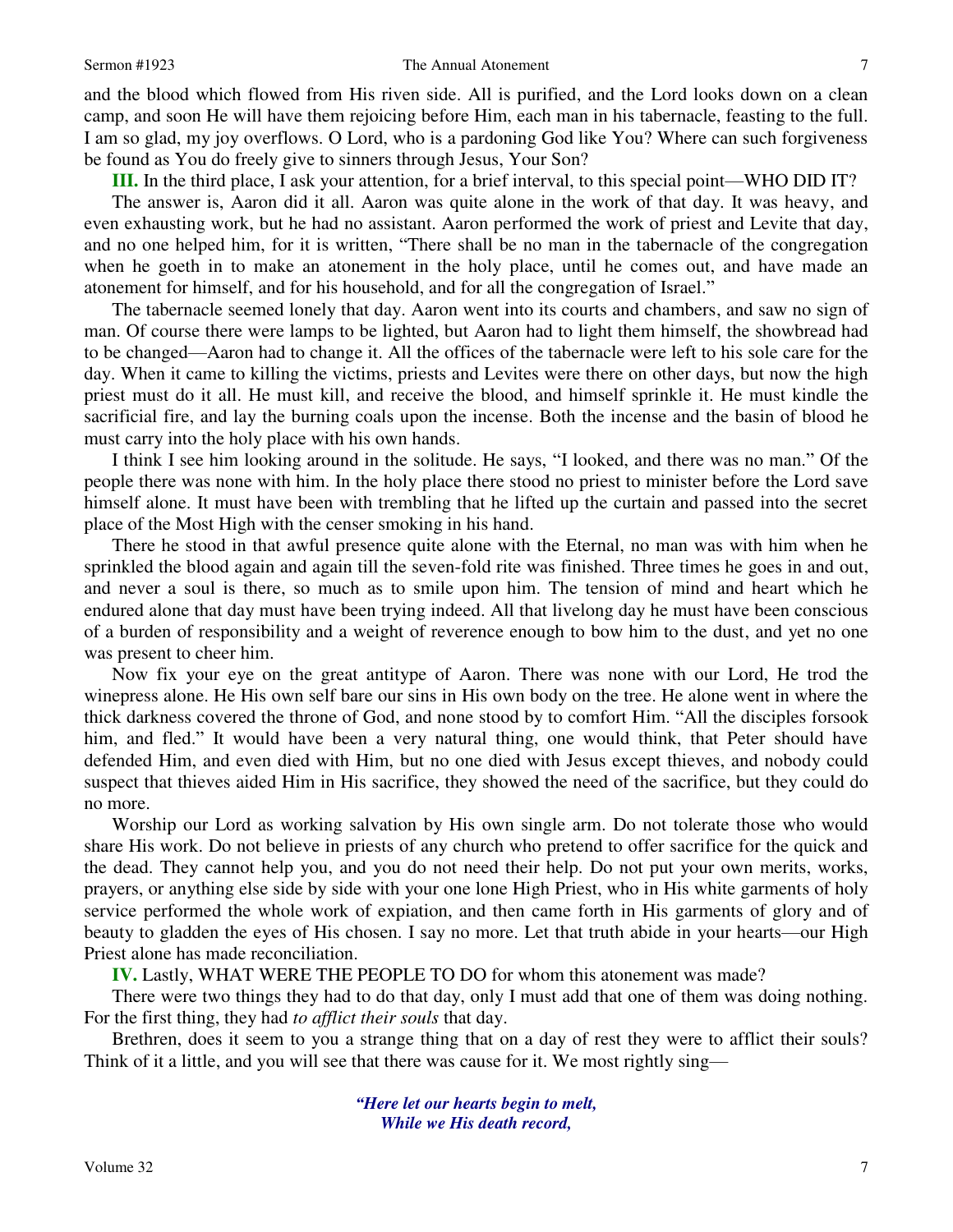#### *And, with our joy for pardon'd guilt Mourn that we pierced the Lord."*

 It was a day of confession of sin. And should not confession be made with sorrowful repentance? A dry-eyed confession is a hypocritical confession. To acknowledge sin without grieving over it is to aggravate sin. We cannot think of our sin without grieving, and the more sure we are that it is forgiven, the more sorry we are that ever it was committed. Sin seems all the greater because it was committed against a sin-forgiving God. If you do wrong to a person, and he grows angry, you may be wicked enough to persist in the wrong, but if, instead of growing angry, he forgives, and does you good in return, then you will deeply regret that ever you had an unkind thought towards him. The Lord's pardoning love makes us feel truly sorry to have offended Him.

 Not only was it a day of confession, but it was a day of sacrifice. No tender-hearted Israelite could think of that bullock, and ram, and goat dying for him, without saying, "That is what I deserve." If he heard the moans of the dying creature he would say, "My own heart groans and bleeds." When we think of our dying Lord our emotions are mingled, we feel a pleasing grief and a mournful joy as we stand at Calvary. Thus it is we sing—

> *"Alas! and did my Savior bleed? And did my Sovereign die? Could He devote that sacred head For such a worm as I?*

> *Was it for crimes that I have done He died upon the tree? Amazing pity, grace unknown, And love beyond degree.*

*Well might the sun in darkness hide, And shut his glories in, When God the mighty Maker died For man, the creature's sin!* 

*Well might I hide my blushing face When His dear Cross appears, Dissolve my heart in thankfulness, And melt my eyes to tears."*

It was a day of sacrifice, and hence a day of affliction of their souls, and herein we are in sympathy with them.

 Once more, it was a day of perfect cleansing, and hence, by a strange logic, a day of the affliction of the soul, for, oh! when sin is forgiven, when we know it is forgiven, when by divine assurance we know that God has blotted out our sins like a cloud, then it is we mourn over our iniquities. "They shall look upon me whom they have pierced"—that look gives life, "and they shall mourn for him, as one mourneth for his only son, and shall be in bitterness for him, as one that is in bitterness for his firstborn"—this bitterness is one of the truest signs of life. They were to afflict their souls.

 Brethren, we cannot talk of the cross of Christ except in subdued tones. If you think you can laugh and sport yourself because your sin is forgiven, you know nothing of the matter. Sin has been pardoned at such a price that we cannot henceforth trifle with it. The sacrifice was so august that we must ever speak of it with holy trembling. I always feel a suspicion of those converts who get up and glibly boast that once they were drunkards, thieves, blasphemers, and so forth.